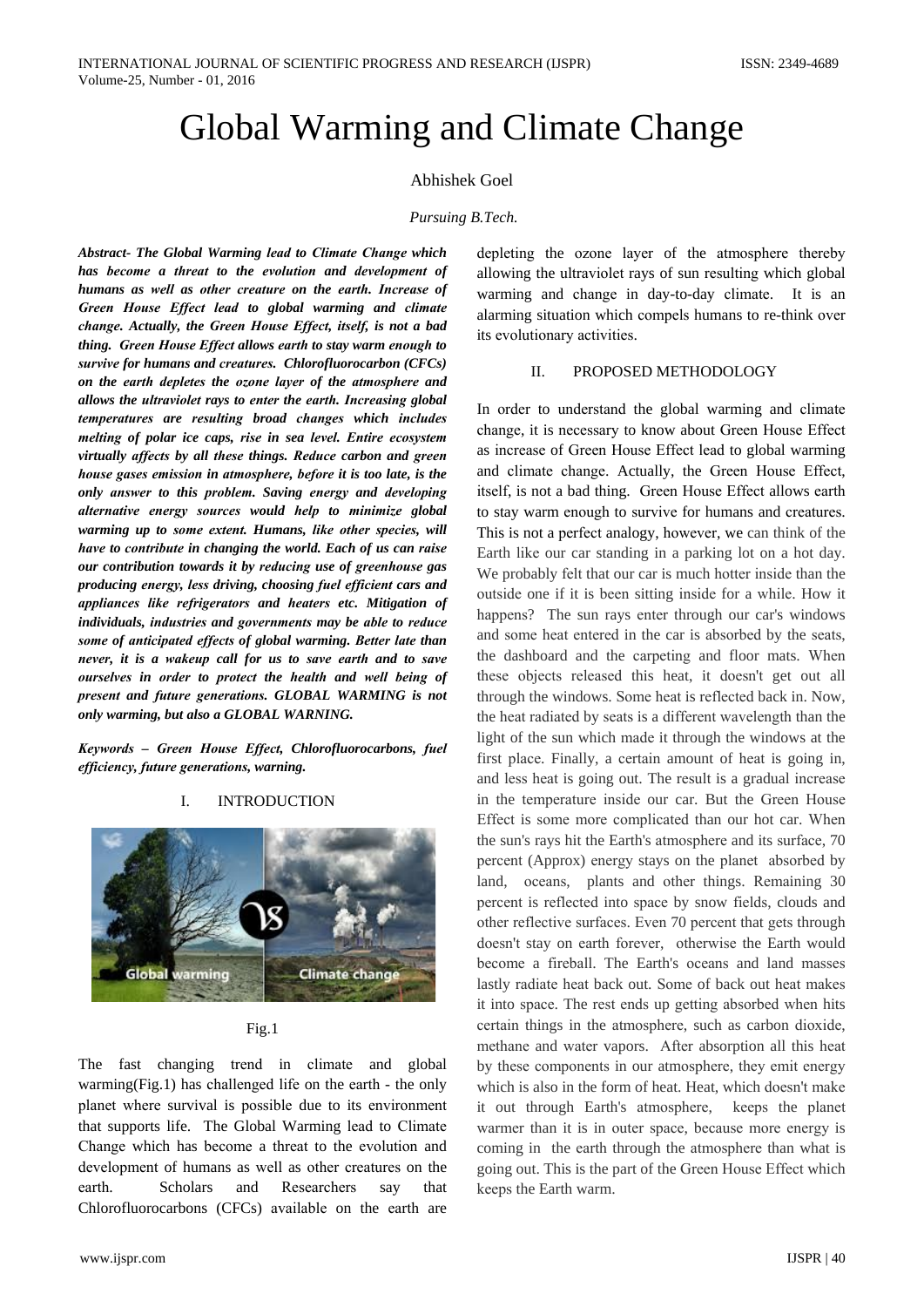

 $Fig.-2$ 

Now, we must also know about the main content i.e. CFCs responsible for global warming and climate change. CFCs are non-toxic, non-flammable chemicals in the atmosphere which contains atoms of Carbon, Fluorine and Chlorine (Fig.2). These chemicals are used in manufacturing of aerosol sprays, blowing agents for foams and packing materials (as solvents) and as refrigerants. Their usage are increasing heavily over the years. One of the major elements in CFCs is chlorine. Very little chlorine exists naturally in the atmosphere. CFCs are playing a vital role introducing chlorine into the ozone layer. The ultraviolet radiation at this altitude breaks CFCs, freeing the chlorine. Under appropriate conditions, this chlorine has the potential to destroy large amounts of ozone. This has been observed and consequently levels of genetically harmful ultraviolet radiation have been increased. Black carbon is second place for its contribution to increase carbon dioxide in the atmosphere which leads to global warming. Most of the countries have banned the usage of aerosols but these gases are still found here and there in refrigerators, air conditioners and foam packaging.



 $Fig.-3$ 

For the sake of development, with the passage of time, life styles of the humans have completely changed and people gradually sticked to luxurious living. Another cause for increase in heat is misuse of natural resources. Deforestation (Fig.-3) destroyed the forest land and increased carbon dioxide into the air resulting which increase of long-wave radiation trapping the heat. We have not only lost millions acres of rainforest in a year but also lost wildlife habitats which is our natural environment and most significantly, created a non-regulated air and

ocean temperature. The Inter-Governmental Panel on Climate Change (IPCC) in its report given in the year 2014 cleared that most of global warming is caused by increasing green house gases and other human activities. The IPCC Special Report provided a comprehensive, stateof-the-art examination of the scientific and technical effects of Carbon sequestration and Global Carbon Cycle. It also examined conservation, sustainable resource management and development issues, environmental and socio-economic issues related to carbon sequestration. This report will play pivotal role for government policymakers, business/industry analysts, environmental groups, and researchers/scholars in global change, atmospheric chemistry, soil science, and economics.

Automobiles are contributing Black Carbon in the atmosphere in the form of smoke and responsible for increase in global warming and climate change. Human interest is increasing in latest Electronic gadgets which are also increasing the carbon level in the atmosphere. Human activities have lead to changes in the delicate layer of atmosphere which helps in maintaining the temperature of earth. Accumulation of green house gases like methane, CFCs, Water Vapors and most importantly carbon dioxide are increased which does not allow harmful infrared radiations to escape in space thereby leads to increase in global temperatures day by day.



 $(Fig.-4)$ 

In order to understand the sources of the problem of global warming, we have to bear in mind a very simple principal scientific fact that the carbon dioxide in the atmosphere follows the same graph as the earth's surface temperature. As the carbon dioxide level in our atmosphere goes up the global temperature rises. The reason for rise in temperature is that carbon dioxide, along with the several other gases, traps the sun's heat in the Earth's atmosphere creating a "Green House Effect". The Green House Effect (Fig.-4) is the process of absorption and emission of infrared radiation by gases in a planet's atmosphere and keep warm its lower atmosphere and surface.

Increasing global temperatures are resulting broad changes which includes melting of polar ice caps, rise in sea level etc. According to the National Snow and Ice Data Center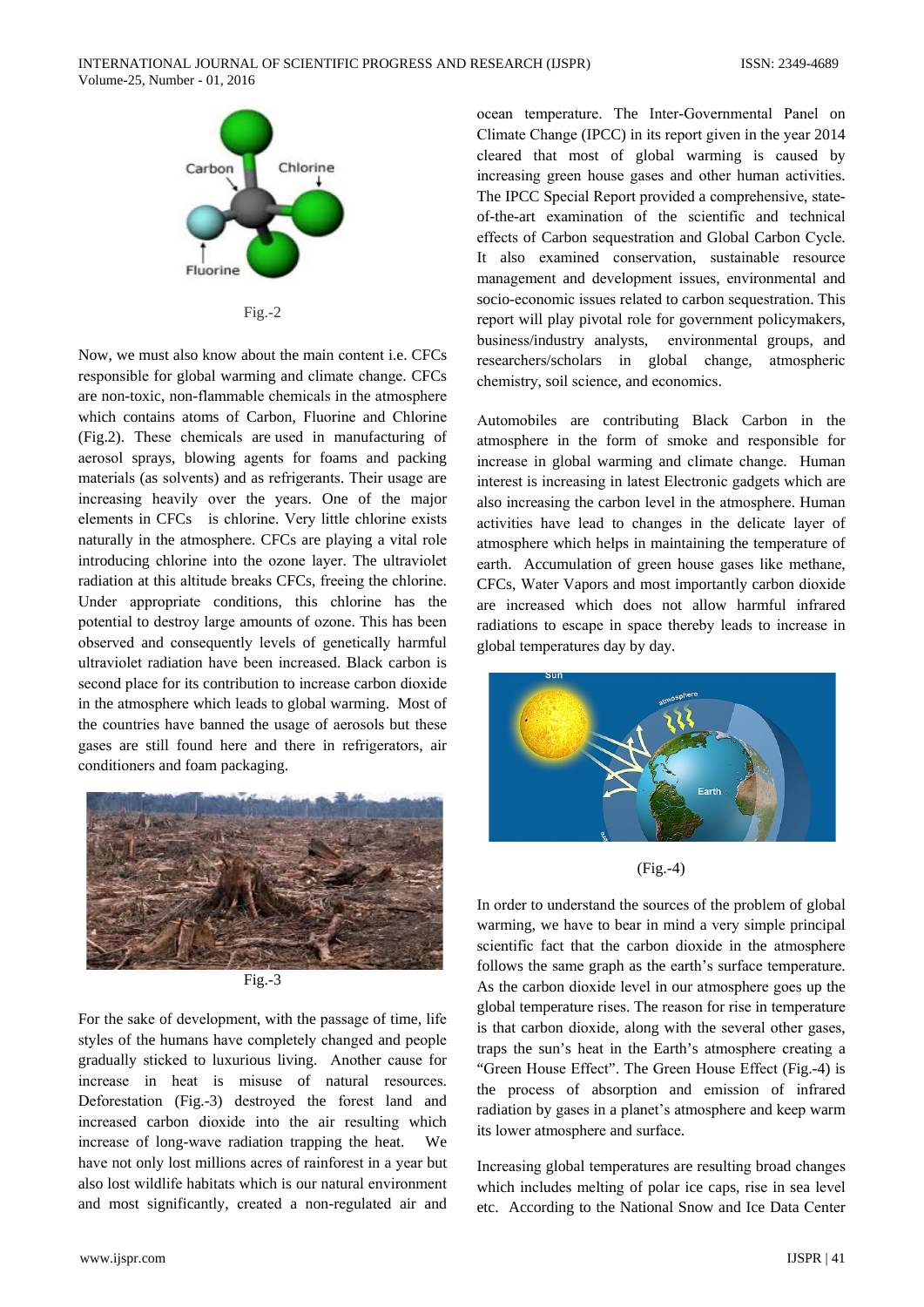(NSIDC), on our planet, there are 5,773,000 cubic miles of water, ice caps, glaciers, and permanent snow. Melting mountain glaciers and the ice sheets of Greenland and Antarctica melting or sliding into the oceans caused Continuous rising of sea level thereby expanding ocean water. Rising sea level results coastal floods, coastal erosion, increased salinity of rivers, bays and aquifers and shore-line retreat. Global warming further effect of diseases like malaria which is returning into areas where they have been eradicated earlier. Decreasing crop yields and populated areas due to flooding, significant effects to humans are there which includes the threat to food security.

History gives sufficient indications that many societies have faced collapse due to degradation of natural resources. Ancient civilizations were collapsed largely due to prolonged and serious drought and other severe climate changes. High sea-temperature and climate change has caused major coral bleaching events which expels their colorful algae. Entire ecosystem virtually affects by all these things.

Saving energy and developing alternative energy sources would help to minimize global warming up to some extent. Each of us can raise our contribution towards it by reducing use of greenhouse gas producing energy, less driving, choosing fuel efficient cars and appliances like refrigerators and heaters etc. and using non-conventional energy sources. Our actions now and in the coming years will have effective implications for our future generations. A society can contribute towards global warming which includes adaptation to its effects, building systems resilient to its effects, migration by emission reduction and possible future climate engineering. Most of the countries are parties to the United Nations Framework Convention on Climate Change (UNFCCC). The ultimate objective of UNFCCC is to guard and prevent dangerous anthropogenic climate change. UNFCCC has adopted a wide range of policies which were designed to reduce green house emissions and to help in prevention to global warming. Naturally occurring amounts of green house gases on the earth has a mean warming effect of about 33 degree Celsius. In the absence of atmosphere on Earth, the average temperature of the Earth would be much below the freezing point as of water. Eminent atmospheric scientists told us that this trend of long term warming poses serious risks to our environment. This trend poses higher risks for countries having longer coastal line in particular to the poorer countries as they are far less able to cope with climate change. Rising of sea level will cause significant damage to these countries. Thus, sustained and concerted efforts are required to deal with the challenge of global warming and climate change by all the Nations.

#### $III.$ SIMULATION RESULTS

In 1824, this effect was proposed by Joseph Fourier; in 1860, discovered by John Tyndall; in 1896, first investigated quantitatively by Svante Arrhenius; in 1930s through 1960s developed by Guy Stewart Callendar. Up to some extent, climate change/global warming can be linked with "over population" and countries like China and India have contribute more to global warming. Also we are not forget to know that India's dirty-coal belt in North Chota-nagpur plateau is in the heart of India has much coal fired Thermal Power Stations. One of the main causes of increase in heat/Climate Change is the rising level of carbon emissions which caused by burning fuels such as oil and coal to power cars, planes, houses and factories. Millions of cars running on the roads each day emitted carbon dioxide resulting in global warming/ Climate Change.

United States (U.S) Government, in February 2002, announced a strategy in order to reduce emission of greenhouse gases by 18% over a 10-years period from 2002-2012. This strategy involves reducing emissions through improvement in technology and its dissemination, improving the efficiency of energy use and voluntary programs with industries in order to shifts to clean fuels. Other United States and International Policies viz. The Climate Change Science Program and The Climate Change Technology Program have been reinstated with broad objectives of reducing emission of greenhouse gases through international co-operation. Since the Governments of our world continue to understand and know the threat of global warming/Climate Change to our livelihood, we are much closer to reducing emission of greenhouse gases to a manageable size. A perpetual blanket of haze of particulate matter incessantly having been under spewed from thermal power stations, the people, in entire plateau region, lack good health. However, rich countries have a lot to do themselves as yet. There were agreed reasons for developing countries for their exemption from initial greenhouse gas emission targets. It was the emission from rich countries which accumulated in the atmosphere for so long to raise climate change.

The Eminent author namely Mark Twain once remarked that everybody talked about the weather, but nobody ever did anything for it. Each of us has to begin with the journey. Winds of change will definitely transmit the message of going green from our children to our families. From families, it will moves to our Society. A need has arisen to understand that the needs of the present generation are to be met without any compromise on the ability of the future generation to meet their needs. There will be an increased chance of stronger and more lifethreatening storms as warmer air brings heavier storms. As